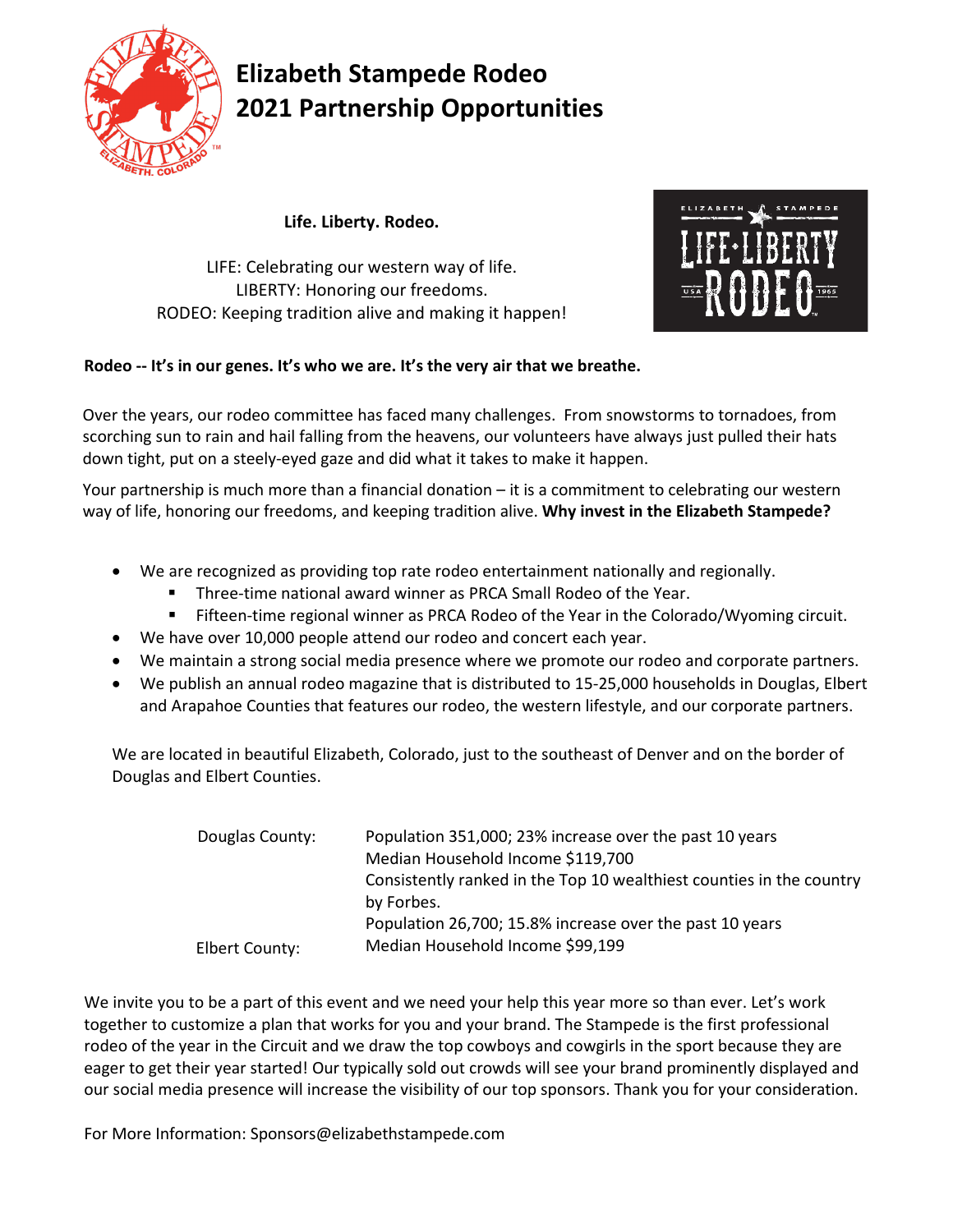

### **Elizabeth Stampede Rodeo Partnership Opportunities**

### **Corporate Packages Available**

*PRESENTING RODEO PARTNER: You are the STOCKMAN and your brand is central to all things Stampede Rodeo!*  We consider you to be our Title Partner, and that means you are closely involved in the entire rodeo experience. You will be featured in all print and broadcast advertising as "The Elizabeth Stampede Presented by *Your Company."* We will tailor this experience for you and your guests to show you the inner workings behind the scenes and in the public eye. You can even get down in the dirt and participate in presenting our Xtreme Bulls Champion his trophy spurs as well as be in our rodeo grand entry. *Number of Sponsorships Available: 1 Financial: \$30,000* 

*PREMIER RODEO PARTNER: Our evening shows are the most popular and best attended performances. The excitement and energy in the arena carry over into the crowd!*

You can sponsor the exciting Friday night PRCA Xtreme Bulls performance or Saturday night's Legend PRCA Rodeo. The sold-out crowds will hear about your organization and we will work with you to create the right promotions! *Number of Sponsorships Available: 2 Financial: \$15,000* 

*GOLD BUCKLE PARTNER: Partnering with our family events for the matinee performances will offer you a chance to reach a large audience who are celebrating our western way of life as a family!*

Sponsoring our Saturday afternoon Tough Enough to Wear Pink PRCA Rodeo or the Sunday afternoon Red, White and Blue PRCA Rodeo will give you the up front and center promotion in the support of Rodeo! *Number of Sponsorships Available: 2 Financial: \$10,000*

#### *SILVER BUCKLE PARTNER: This special partnership provides highly visible branding throughout each of our rodeo performances.*

Your logo or name displayed on the back/inside of ALL Six (6) bucking chutes and two signs on either side of the scoreboard during PRCA Xtreme Bulls performance and all three PRCA Rodeo performances. *Number of Sponsorships Available: 1 Financial: \$7,500*

*OUTLAW PARTNER: Front and Center! Your choice of a prime location of the Timed Event Gate, Rough Stock Gate, or VIP Corral is a great place to display your brand.* 

Your choice of three prime locations is a great way to highlight your brand. Your business can be the Rough Stock Center Gate Partner, the host to our special guests and VIP ticket holders corralled in a special, up front and close location near the chutes; or the Timed Event Gate partner! *Number of Sponsorships Available: 3 Financial: \$6,000*

*CHUTE BOSS PARTNER: All eyes are on the Chutes because the biggest bucks and wildest rides starts there. This is the most photographed area in the arena!*

Your business name and logo displayed on outside of one of six (6) chute gates for the PRCA Xtreme Bulls performance and all PRCA Rodeo performances. *Number of Sponsorships Available: 6 Financial: \$5,000*

Consider locking in a three year commitment at this year's prices! You pay each year as it comes, but are locked in to the current sponsorship financial commitment. Ask us for more details.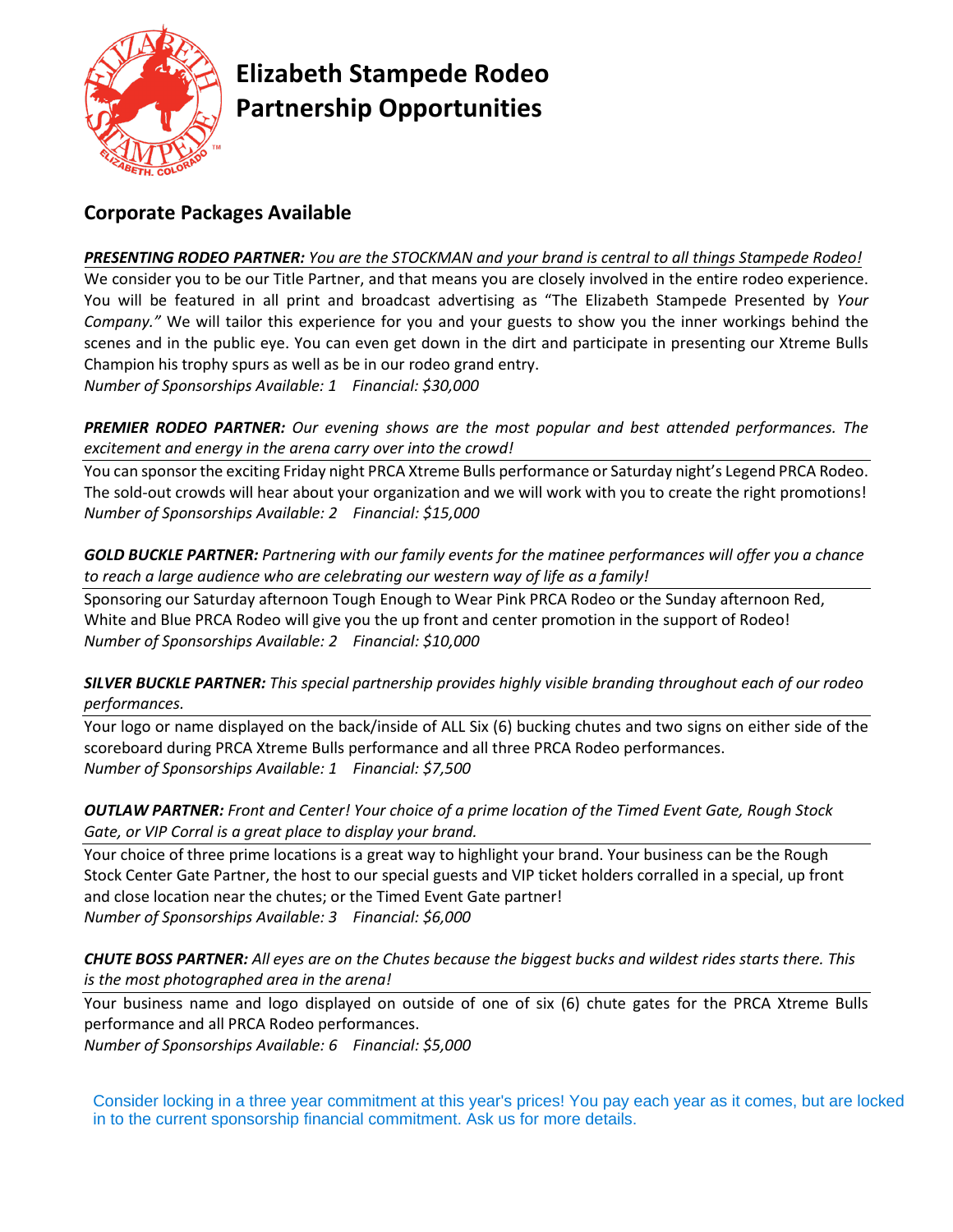

## **Elizabeth Stampede Rodeo Partnership Opportunities**

### **Local Partnership Packages Available**

*WILD AND WOOLY MUTTON BUSTIN: The most popular local event out there! Seriously what is cuter than a kid in boots, riding a wild and wooly sheep in a celebration of the western spirit?*

The Mutton Bustin' event pairs kids and sheep, supported by the Rodeo's Royalty, Barrelman, and pickup helpers as the kids hang on for a wild ride across the arena. Event entries always exceed our capacity, and we get calls on this event all year long! The trophies that are awarded to the kids can have your name on them, let's discuss! *Number of Sponsorships Available: 1 Financial: \$3,000* 

*TRAIL BOSS: Eight exciting events and your brand can support them – take your choice of event(s) and your business is named as an event sponsor for each rodeo performance.* 

You can sponsor the exciting and newly added women's Breakaway or hear your name as the horses break out of the chutes for Bareback or Saddle Bronc Riding! Or how about the traditional ranching events of Team Roping and Tiedown Roping? Is the fast and furious barrel racing more your style? Want to support the heart-stopping Steer Wrestling? Or how about the crowd favorite, action-packed Bull Riding? *Number of Sponsorships Available: 8 Financial: \$2,000* 

*TOP SCOUT: When logo placement is key, we have thought of every detail. When the bucking chutes open and the broncs or the bulls jump, that is when the most photos are taken! And your logo can be the backdrop for this action!*

Your logo or name is displayed on the back side of one of the six bucking chutes. When the gate swings open, that becomes the "front and center" location.

*Number of Sponsorships Available: 6 Financial: \$2,000* 

*TOP HAND: When it comes to Cowboying, the Top Hand is the best rider around. The leader of the pack, they are who you call when the chips are down!* 

Come enjoy the rodeo with us, and we will share your business information on the jumbotron for the fans, highlight your support during announcements, and recognize you as a key supporter of the Stampede! *Number of Sponsorships Available: 20 Financial: \$875* 

*WRANGLER: The Wrangler is the cowboy who professionally handles the horses on the ranch. It is a special skill and the Wrangler is essential to a smooth operation!* 

Where there is a rodeo, you just have to be there! Come join us as a key supporter of this western sport and cheer on the champions. We will recognize your business during announcements and support you on our web as well! *Number of Sponsorships Available: 20 Financial: \$600*